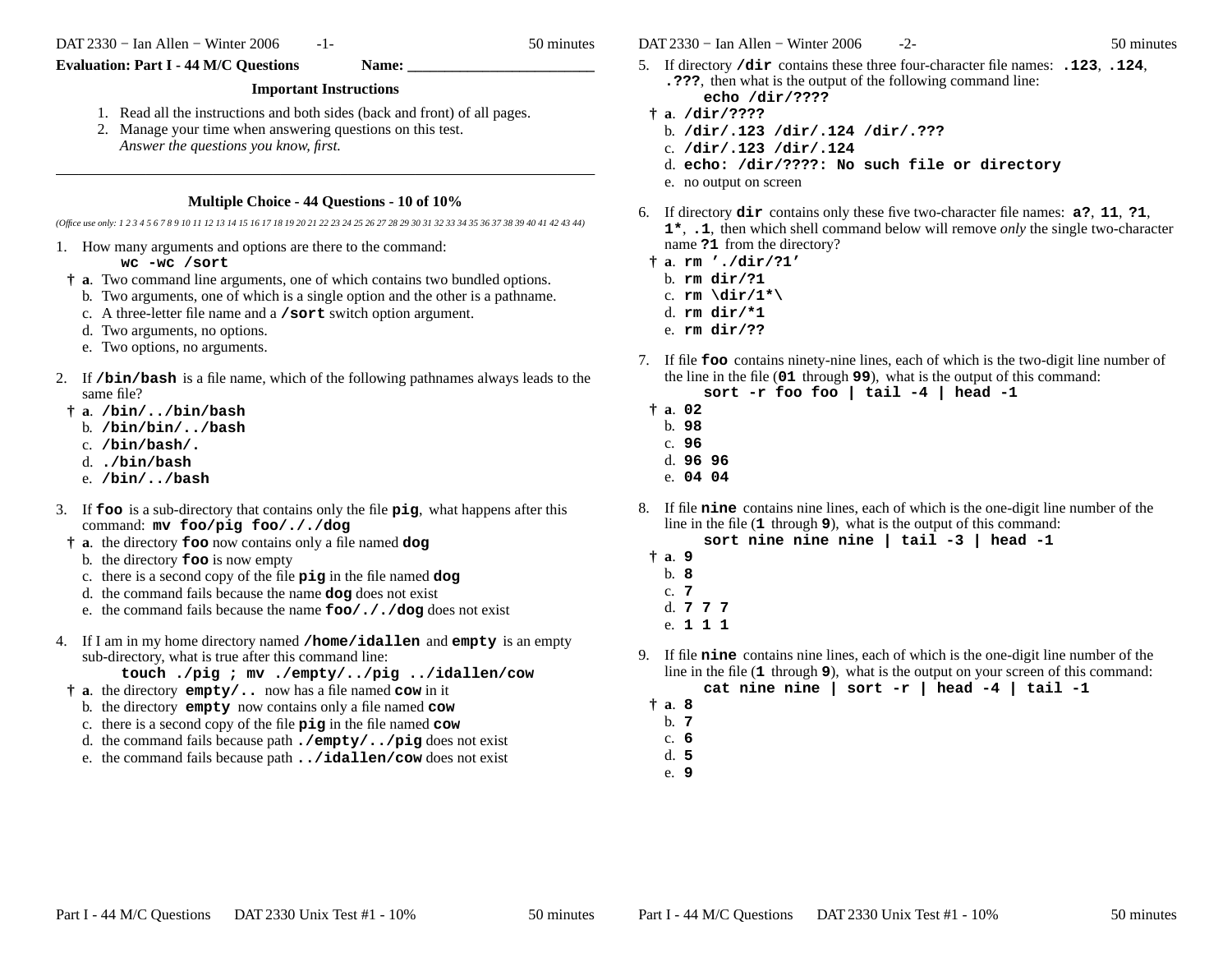- 10. If file **nine** contains nine lines, each of which is the one-digit line number of the line in the file (**1** through **<sup>9</sup>**), what is the output on your screen of this command: **cat nine nine | tail -5 | head -1**
- **† <sup>a</sup>**. **<sup>5</sup>**
	-
	- b. **6**
	- c. **7**
	- d. **8**
	- e. **9**
- 11. If my current directory is **/home**, which of these pathnames is equivalent to thepathname **/home/a/b/c**?
- **† <sup>a</sup>**. **../home/a/b/c**
	- b. **/a/b/c**
	- c. **./home/a/b/c**
	- d. **../a/b/c**
	- e. **../home/b/c**
- 12. If my current working directory is **/home**, and my home directory is **/home/me**, which of the following commands copies the Unix password file into my homedirectory under the name **foo**?
- **† <sup>a</sup>**. **cp ../etc/passwd ./me/foo**
- b. **cp ./me/../etc/passwd ../home/me/foo**
- c. **cp ../etc/passwd ../me/foo**
- d. **cp ../home/me/../etc/passwd ./me/./foo**
- e. **cp ../../etc/passwd /me/foo**
- 13. If you type the command **cat** which of the following key sequences will send an EOF and take you immediatelyback to the command prompt?
- **† <sup>a</sup>**. **[CTRL-D]**
	- b. **[CTRL-C]**
	- c. **[CTRL-L]**
	- d. **[CTRL-U]**
	- e. **[CTRL-R]**
- 14. If you type the command **echo 'missing quote** which of the following key sequences will interrupt it and take you immediately backto the command prompt?
- **† <sup>a</sup>**. **[CTRL-C]**
	- b. **[CTRL-D]**
	- c. **[CTRL-L]**
	- d. **[CTRL-U]**
	- e. **[CTRL-R]**

DAT 2330 − Ian Allen − Winter 2006

- 15. In an empty directory, how many arguments are passed to the **cat** command in this **bash** command line? **touch a1 a2 ac ba .a ; cat a\***
- **† <sup>a</sup>**. **<sup>3</sup>**
- b. **2**
- c. **1**
- d. **4**
- e. none
- 16. In an empty directory, how many arguments are passed to the **rm** command in this **bash** command line? **touch 2a a a1 ba ca .a ; rm a\***
- **† <sup>a</sup>**. **<sup>2</sup>**
	- b. **3**
	- c. **1**
	- d. **4**
	- e. none
- 17. In the output of the command **ls -a**, <sup>a</sup> dot that begins a name signifies what?
- **† <sup>a</sup>**. A name that is hidden.
	- b. The parent directory.
- c. The current directory.
- d. A current file.
- e. A name with an unprintable character.
- 18. In the output of the command **ls -a**, the one-character name **.** signifies what?
- **† <sup>a</sup>**. The current directory.
	- b. A name that is hidden.
	- c. The parent directory.
	- d. A current file.
	- e. A name with an unprintable character.
- 19. What appears on your screen after this bash shell command line?
	- **echo cow | wc**
- **† <sup>a</sup>**. **<sup>114</sup>**
	- b. **113**
	- c. **131**
	- d. **311**
	- e. no output on screen
- 20. Which Unix command sequence deletes a directory and everything inside it?
- **† <sup>a</sup>**. **rm -r dir**
- b. **erase dir**
- c. **erase -r dir**
- d. **rmdir -all dir**
- e. **deltree dir**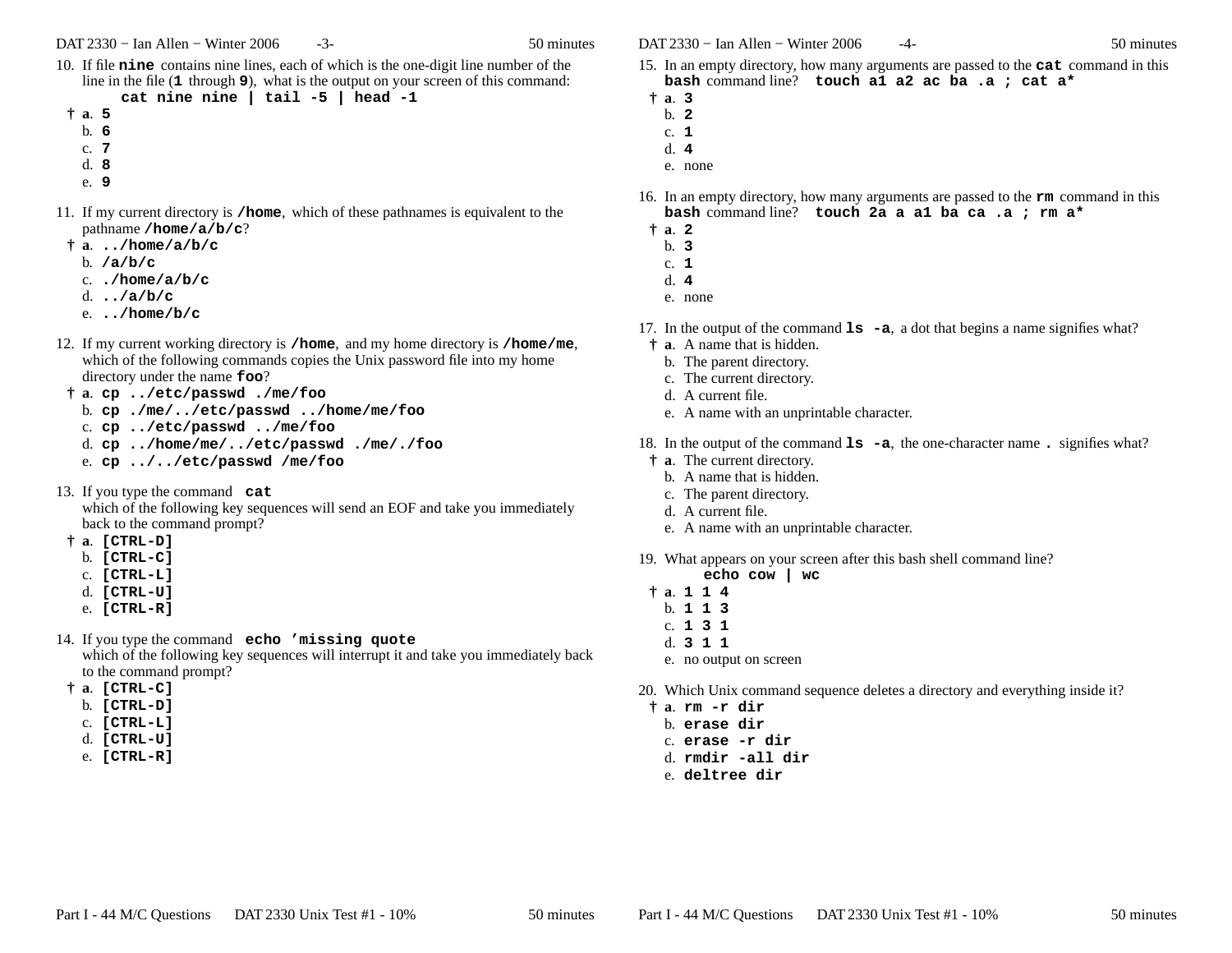DAT 2330 − Ian Allen − Winter 2006-5- 50 minutes

21. What command shows all the lines in file **foo** that contain the string **group**?

- **† <sup>a</sup>**. **grep group foo**
	- b. **grep foo group**
	- c. **cat foo ; grep group**
	- d. **cat foo | wc group**
	- e. **grep group ; foo**

22. What is the output of this shell command line in an empty directory? **cat \***

- **† <sup>a</sup>**. an error message from **cat** saying **\*** does not exist b. no output on screen
- 
- c. **\***
- d.**. ..**
- e. **.**

23. What is the output of this shell command line in an empty directory? **echo \*† <sup>a</sup>**. **\***

- b. an error message from **echo** saying **\*** does not exist
- c. no output on screen
- d. **. ..**
- e. **.**

24. What is the output of this shell command line in an empty directory?**touch x .a .ab .cde .fghi ; echo .??\***

- **† <sup>a</sup>**. **.ab .cde .fghi**
- b. **.cde .fghi**
- c. **.??\***
- d. **. .. .a .ab .cde .fghi**
- e. an error message from **echo** saying **.??\*** does not exist
- 25. What is the output of this shell command line in an empty directory?**touch .1 .2 .3 4 5 6 ; echo .\*† <sup>a</sup>**. **. .. .1 .2 .3**
	- b. **.1 .2 .3 4 5 6**c. **456**
	- d. **.\***
	- e. an error message from **echo** saying **.\*** does not exist
- 26. What is the output of this shell command line in an empty directory?**touch 1 2 3 .a .b .c ; echo .??\***
- **† <sup>a</sup>**. **.??\*** b. **. .. .a .b .c**
	- c. **. .. <sup>1</sup> <sup>2</sup> <sup>3</sup> .a .b .c** d. **.a .b .c**
	- e. an error message from **echo** saying **.??\*** does not exist

DAT 2330 − Ian Allen − Winter 2006

- 27. What is the output of this shell command line in an empty directory?
	- **touch 1 2 3 .a .ab .abc ; echo [.]\***
- **† <sup>a</sup>**. **[.]\***
	- b. **. .. .a .ab .abc**
	- c. **.a .ab .abc**
	- d. no output
	- e. an error message from **echo** saying **[.]\*** does not exist
- 28. What is the output of this shell command line in an empty directory?**touch 1 .1 23 .23 456 ; echo [12]\***
- **† <sup>a</sup>**. **<sup>1</sup> <sup>23</sup>**
	- b. **<sup>1</sup> .1 <sup>23</sup> .23**
	- c. **<sup>1</sup> .1 <sup>23</sup> .23 456**
	- d. **[12]\***
	- e. an error message from **echo** saying **[ab]\*** does not exist
- 29. What is the output of this successful command sequence?
	- **cd /tmp ; mkdir one ; mkdir two ; pwd**
- **† <sup>a</sup>**. **/tmp**
	- b. **/tmp/one**
	- c. **/tmp/two**
	- d. **/tmp/one/two**
- e. **/two**
- 30. What would you see if you typed this command: **cat /foo**
- **† <sup>a</sup>**. The contents of the file **foo** located in the root directory
	- b. The contents of the file **foo** located in your home directory
	- c. The contents of the file **foo** located in the parent directory
	- d. The contents of your subdirectory named **foo**
	- e. The contents of your directory named **foo**
- 31. When doing an **ls -a**, the output pathname that is a double dot (**..**) signifies what?
	- **† <sup>a</sup>**. The parent directory.
		- b. A file or directory with double links.
		- c. A hidden file.
		- d. The current directory.
	- e. The root directory.
- 32. Which command below is the best way to find a line containing an asterisk (**\***) in the file named **foo**?
	- **† <sup>a</sup>**. **grep '\*' foo**
	- b. **grep \* foo**
	- c. **grep foo "\*"**
	- d. **grep foo [\*]**
	- e. **grep ./\* foo**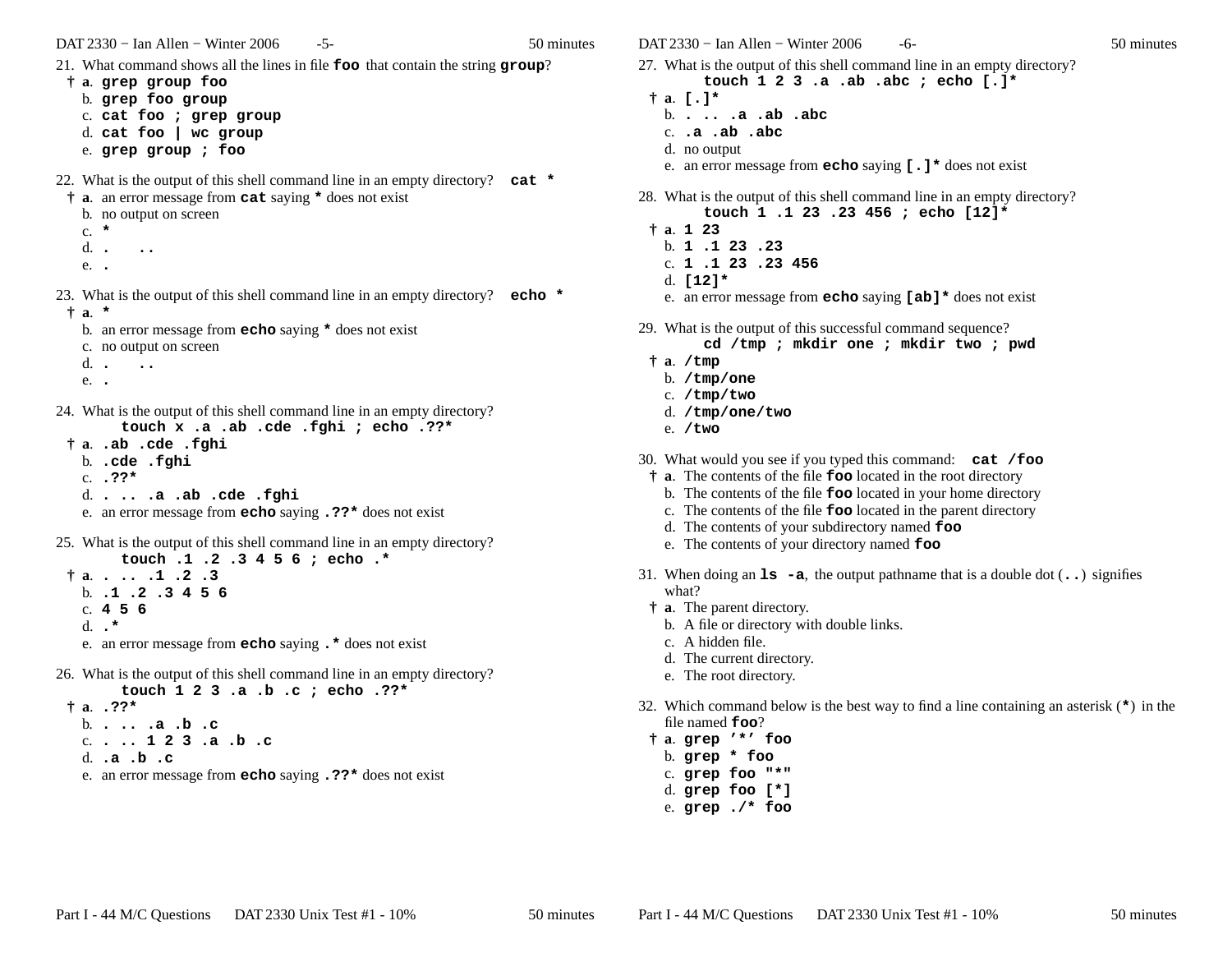DAT 2330 − Ian Allen − Winter 2006

-7- 50 minutes

- 33. Which command below removes *only* this five-character file name containing a special character (and no others): **\*test**
- **† <sup>a</sup>**. **rm "\*test"**
	- b. **rm -r ./\*test**
	- c. **rm ../\*test**
	- d. **rm /\*test**
	- e. **rm -r \*test**
- 34. Which command line below does not show any lines from inside the file **out**?
	- **† <sup>a</sup>**. **slocate out**
		- b. **head -9 out**
		- c. **tail -3 out**
		- d. **sort -n out**
		- e. **cat out**
- 35. Which command line displays the contents of the Unix **passwd** file one page at a time?
- **† <sup>a</sup>**. **less /etc/passwd**
	- b. **less | /etc/passwd**
	- c. **cat less | /etc/passwd**
	- d. **/etc/passwd | less**
	- e. **cat /etc/passwd | vim**
- 36. Which command line lists all possible utilities available for editing files?
- **† <sup>a</sup>**. **man -k edit**
	- b. **man edit**
	- c. **finger edit**
	- d. **which edit**
	- e. **whereis edit**
- 37. Which command line takes the list of users currently logged in to the machine and displays just the one line containing the userid that sorts first in the alphabet?
- **† <sup>a</sup>**. **w|sort -r | tail -1**b. **sort | w | head -1** c. **sort who | tail -1**d. **head -1 sort who**e. **head -1 who | sort**
- 38. Which command pipeline outputs the count of the number of userids containing the string **allen** that are currently logged in?
- **† <sup>a</sup>**. **w|grep allen | wc**
	- b. **<sup>w</sup> | wc allen | grep**
	- c. **who | grep | allen wc**
	- d. $wc$  allen
	- e. **who | wc | grep allen**

DAT 2330 − Ian Allen − Winter 2006

- -8- 50 minutes
- 39. Which command pipeline outputs the count of the number of pathnames (including all subdirectories) that lie under the current directory?
- **† <sup>a</sup>**. **find . | wc** b. **file . | wc**c. **ls / | wc** d. **ls . | wc**e. **dir / | wc**

40. Which command sequence below outputs only lines 5-10 of the file named **foo**?

- **† <sup>a</sup>**. **head -10 foo | tail -6** b. **head -15 foo | tail -5** c. **head -5 foo | tail -10** d. **tail -10 foo | head -6**e. **tail -15 foo | head -5**
- 41. Which of the following shell command lines displays **all** the names in the current directory that are exactly three digits long (and no others)?
- **† <sup>a</sup>**. **echo [0-9][0-9][0-9]**
- b. **echo [1-3][1-3][1-3]**
- c. **echo [3][3][3]**
- d. **echo [?][?][?]**
- e. **echo ???**
- 42. Which of the following shell command lines displays only the names in the current directory that are exactly three alphabetic letters long?
- **† <sup>a</sup>**. **echo [a-zA-Z][a-zA-Z][a-zA-Z]**
	- b. **echo [0-3][0-3][0-3]**
	- c. **echo [?][?][?]**
	- d. **echo ???**
	- e. **echo \*\*\***
- 43. Which of these statements is true?
	- **† <sup>a</sup>**. If **/x** is an empty directory, **sort /x/\*** produces an error message.
	- b. If  $/\mathbf{y}$  is an empty directory, **echo**  $/\mathbf{y}$   $\star$  produces an error message.
	- c. Only single quotes are strong enough to stop shell glob (wildcard) patterns fromexpanding.
	- d. Only double quotes are strong enough to stop shell glob (wildcard) patterns fromexpanding.
	- e. Only backslashes are strong enough to stop shell glob (wildcard) patterns fromexpanding.
- 44. Which of these statements is true?
- **† <sup>a</sup>**. To indicate End-of-File (no more input) to a program, type **[CONTROL]-[D]**.
- b. To erase an entire line of typing, type **[ALT]-[DELETE]**.
- c. To interrupt a Unix process from the keyboard, type **[CONTROL]-[D]**.
- d. Command **apropos** is an exact synonym for command **man**.
- e. The **file** command creates a new, empty file in the current directory